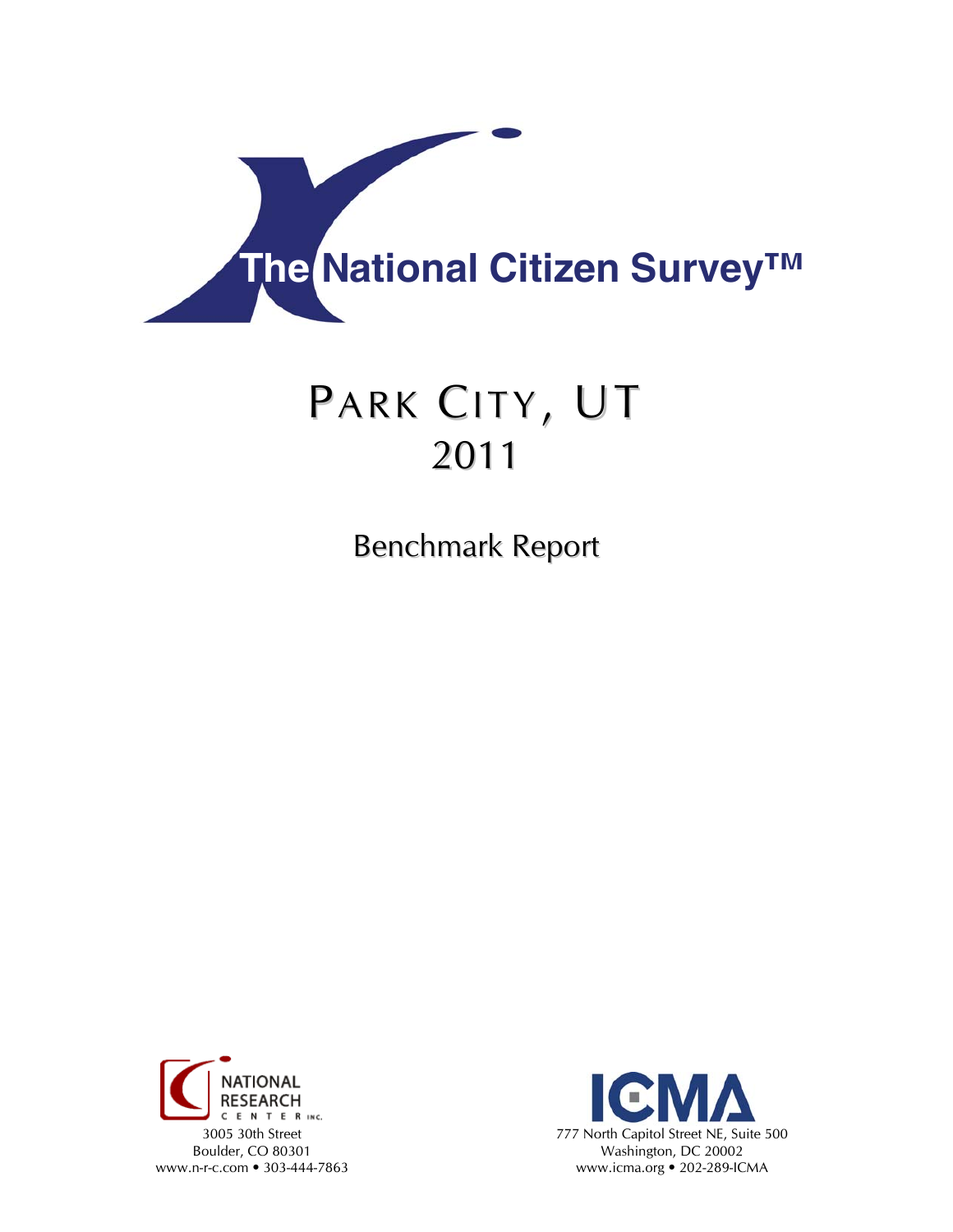## **CONTENTS**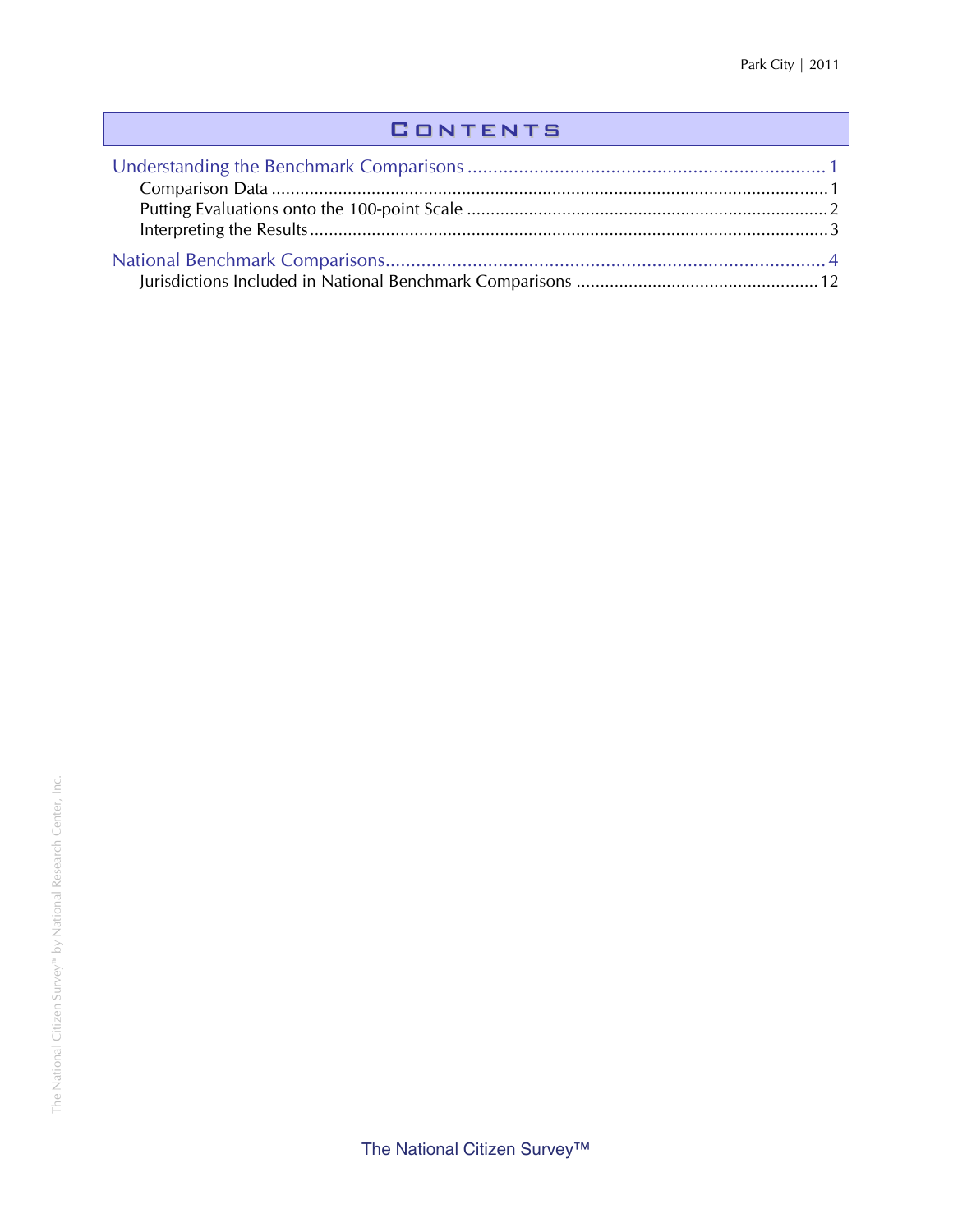# Understanding the Benchmark **COMPARISONS**

### **COMPARISON DATA**

NRC's database of comparative resident opinion is comprised of resident perspectives gathered in citizen surveys from approximately 500 jurisdictions whose residents evaluated local government services and gave their opinion about the quality of community life. The comparison evaluations are from the most recent survey completed in each jurisdiction; most communities conduct surveys every year or in alternating years. NRC adds the latest results quickly upon survey completion, keeping the benchmark data fresh and relevant.

The jurisdictions in the database represent a wide geographic and population range as shown in the table below.

| <b>Jurisdiction Characteristic</b> | <b>Percent of Jurisdictions</b> |
|------------------------------------|---------------------------------|
| <b>Region</b>                      |                                 |
| West Coast <sup>1</sup>            | 16%                             |
| West <sup>2</sup>                  | 21%                             |
| North Central West <sup>3</sup>    | 11%                             |
| North Central East <sup>4</sup>    | 13%                             |
| South Central <sup>5</sup>         | 7%                              |
| South <sup>6</sup>                 | 26%                             |
| Northeast West <sup>7</sup>        | $2\%$                           |
| Northeast East <sup>8</sup>        | 4%                              |
| Population                         |                                 |
| Less than $40,000$                 | 45%                             |
| 40,000 to 74,999                   | 20%                             |
| 75,000 to 149,000                  | 17%                             |
| 150,000 or more                    | 19%                             |

 $\overline{a}$ <sup>1</sup> Alaska, Washington, Oregon, California, Hawaii

<sup>2</sup> Montana, Idaho, Wyoming, Colorado, Utah, Nevada, Arizona, New Mexico

<sup>3</sup> North Dakota, South Dakota, Nebraska, Kansas, Iowa, Missouri, Minnesota

<sup>4</sup> Illinois, Indiana, Ohio, Michigan, Wisconsin

<sup>5</sup> Oklahoma, Texas, Louisiana, Arkansas

<sup>6</sup> West Virginia, Virginia, Kentucky, Tennessee, Mississippi, Alabama, Georgia, Florida, South Carolina, North Carolina, Maryland,

Delaware, Washington DC

<sup>7</sup> New York, Pennsylvania, New Jersey

<sup>&</sup>lt;sup>8</sup> Connecticut, Rhode Island, Massachusetts, New Hampshire, Vermont, Maine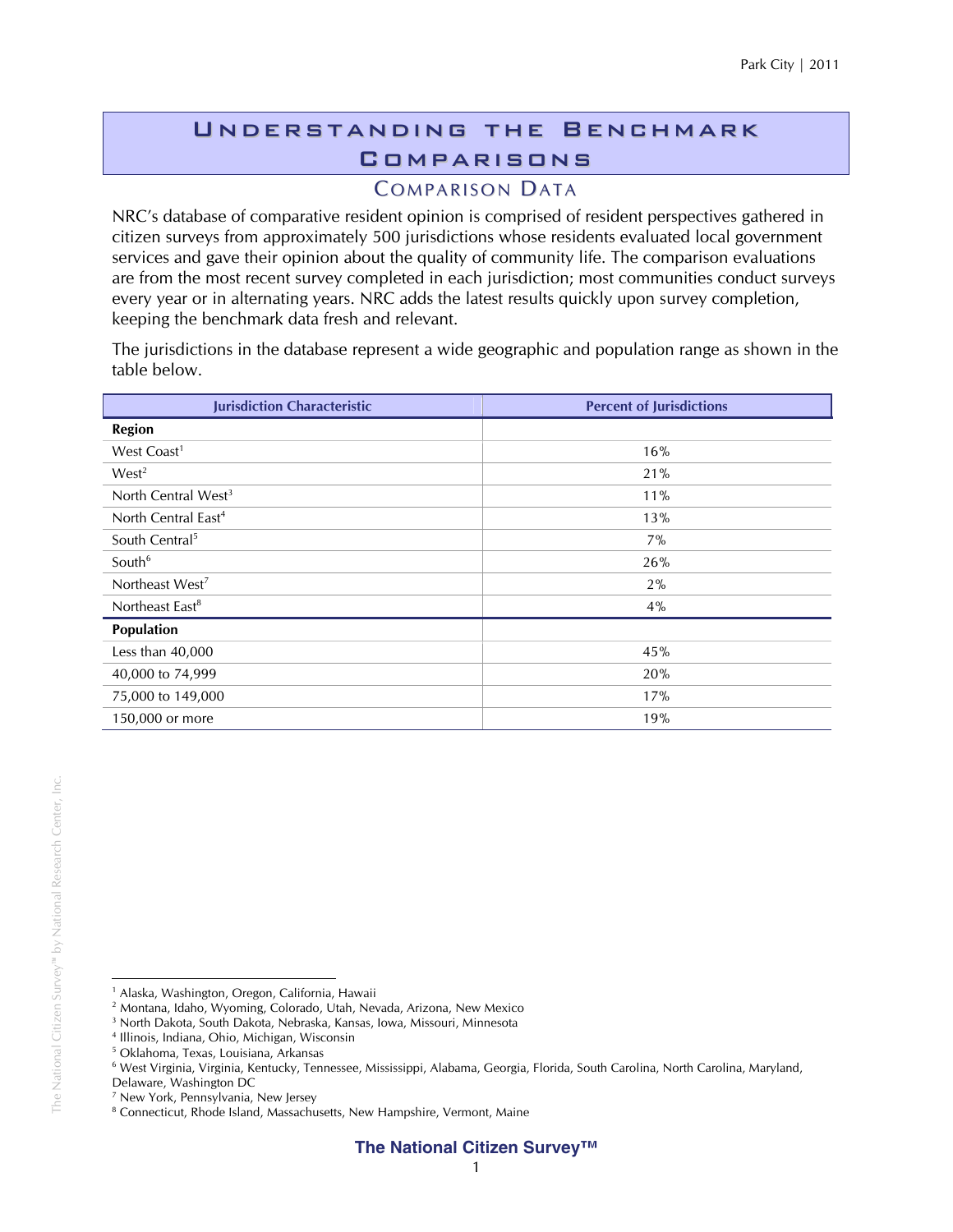### PUTTING EVALUATIONS ONTO THE 100-POINT SCALE

Although responses to many of the evaluative questions were made on a four point scale with 1 representing the best rating and 4 the worst, the benchmarks are reported on a common scale where 0 is the worst possible rating and 100 is the best possible rating. The 95 percent confidence interval around an average score on the 100-point scale is no greater than plus or minus three points based on all respondents.

The 100-point scale is not a percent. It is a conversion of responses to an average rating. Each response option is assigned a value that is used in calculating the average score. For example, "excellent" = 100, "good" = 67, "fair" = 33 and "poor" = 0. If everyone reported "excellent," then the average rating would be 100 on the 100-point scale. Likewise, if all respondents gave a "poor", the result would be 0 on the 100-point scale. If half the respondents gave a score of "excellent" and half gave a score of "poor," the average would be in the middle of the scale (like the center post of a teeter totter) between "fair" and "good." An example of how to convert survey frequencies into an average rating appears below.

| How do you rate the community as a place to live? |                                      |                                                                  |                                            |                                      |                                                       |                                                      |  |  |
|---------------------------------------------------|--------------------------------------|------------------------------------------------------------------|--------------------------------------------|--------------------------------------|-------------------------------------------------------|------------------------------------------------------|--|--|
| <b>Response</b><br>option                         | <b>Total with</b><br>"don't<br>know" | <b>Step1: Remove the</b><br>percent of "don't<br>know" responses | <b>Total</b><br>without<br>"don't<br>know" | Step 2:<br>Assign<br>scale<br>values | Step 3: Multiply<br>the percent by<br>the scale value | Step 4: Sum<br>to calculate<br>the average<br>rating |  |  |
| Excellent                                         | 36%                                  | $= 36 \div (100-5) =$                                            | 38%                                        | 100                                  | $=$ 38% x 100 $=$                                     | 38                                                   |  |  |
| Good                                              | 42%                                  | $= 42 \div (100-5) =$                                            | 44%                                        | 67                                   | $= 44\% \times 67 =$                                  | 30                                                   |  |  |
| Fair                                              | 12%                                  | $= 12 \div (100-5) =$                                            | 13%                                        | 33                                   | $= 13\% \times 33 =$                                  | 4                                                    |  |  |
| Poor                                              | $5\%$                                | $= 5 \div (100-5) =$                                             | $5\%$                                      | $\mathbf{0}$                         | $= 5\% \times 0 =$                                    | $\Omega$                                             |  |  |
| Don't know                                        | $5\%$                                |                                                                  |                                            |                                      |                                                       |                                                      |  |  |
| Total                                             | 100%                                 |                                                                  | 100%                                       |                                      |                                                       | 72                                                   |  |  |

#### Example of Converting Responses to the 100-point Scale

#### **How do you rate the community as a place to live?**

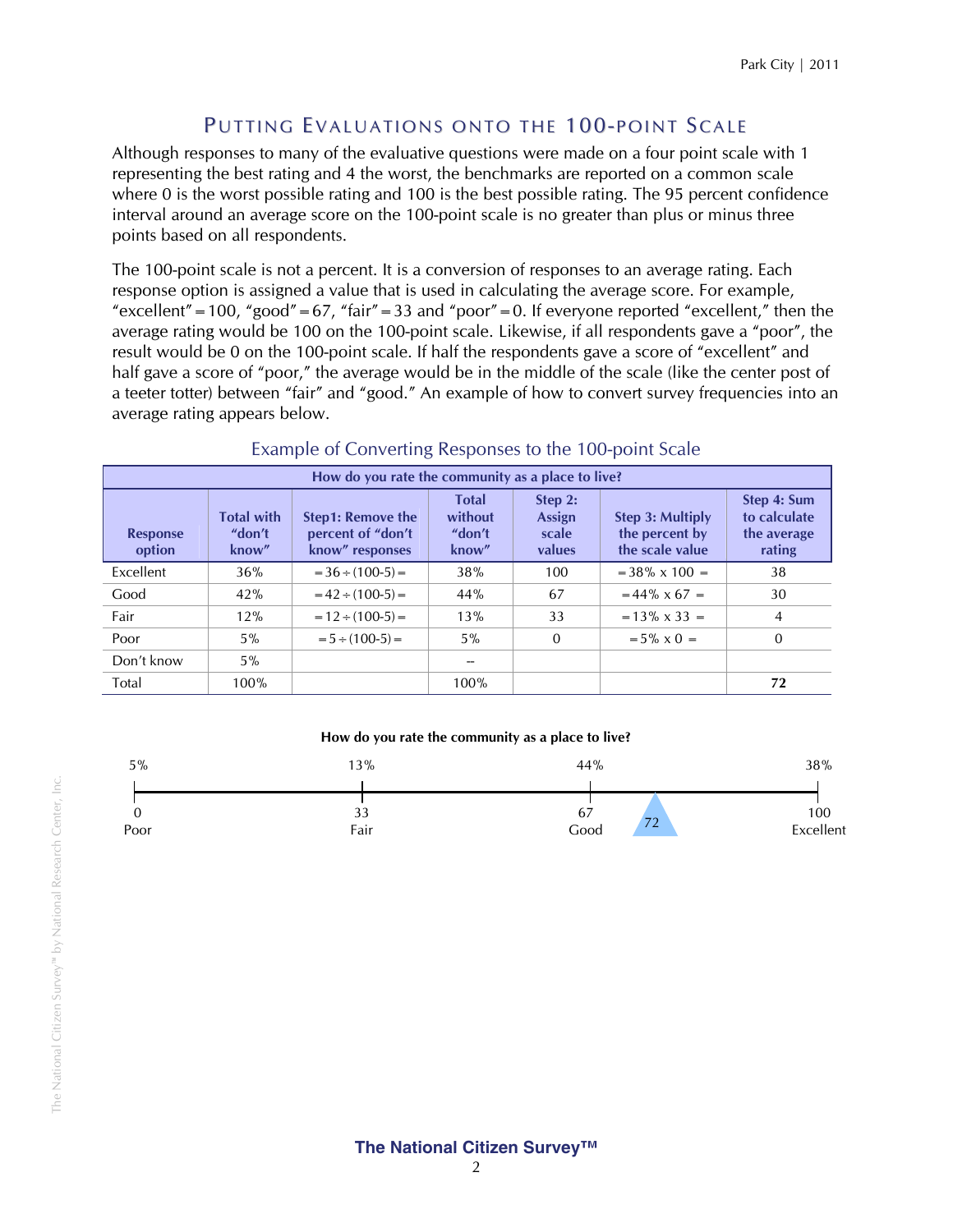#### INTERPRETING THE RESULTS

Average ratings are compared when similar questions are included in NRC's database, and there are at least five jurisdictions in which the question was asked. Where comparisons are available, three numbers are provided in the table. The first column is your jurisdiction's rating on the 100 point scale. The second column is the rank assigned to your jurisdiction's rating among jurisdictions where a similar question was asked. The third column is the number of jurisdictions that asked a similar question. The final column shows the comparison of your jurisdiction's average rating to the benchmark.

Where comparisons for quality ratings were available, Park City's results were generally noted as being "above" the benchmark, "below" the benchmark or "similar" to the benchmark. For some questions – those related to resident behavior, circumstance or to a local problem – the comparison to the benchmark is designated as "more," "similar" or "less" (for example, the percent of crime victims, residents visiting a park or residents identifying code enforcement as a problem.) In instances where ratings are considerably higher or lower than the benchmark, these ratings have been further demarcated by the attribute of "much," (for example, "much less" or "much above"). These labels come from a statistical comparison of Park City's rating to the benchmark where a rating is considered "similar" if it is within the margin of error; "above," "below," "more" or "less" if the difference between your jurisdiction's rating and the benchmark is greater the margin of error; and "much above," "much below," "much more" or "much less" if the difference between your jurisdiction's rating and the benchmark is more than twice the margin of error.

This report contains benchmarks at the national level.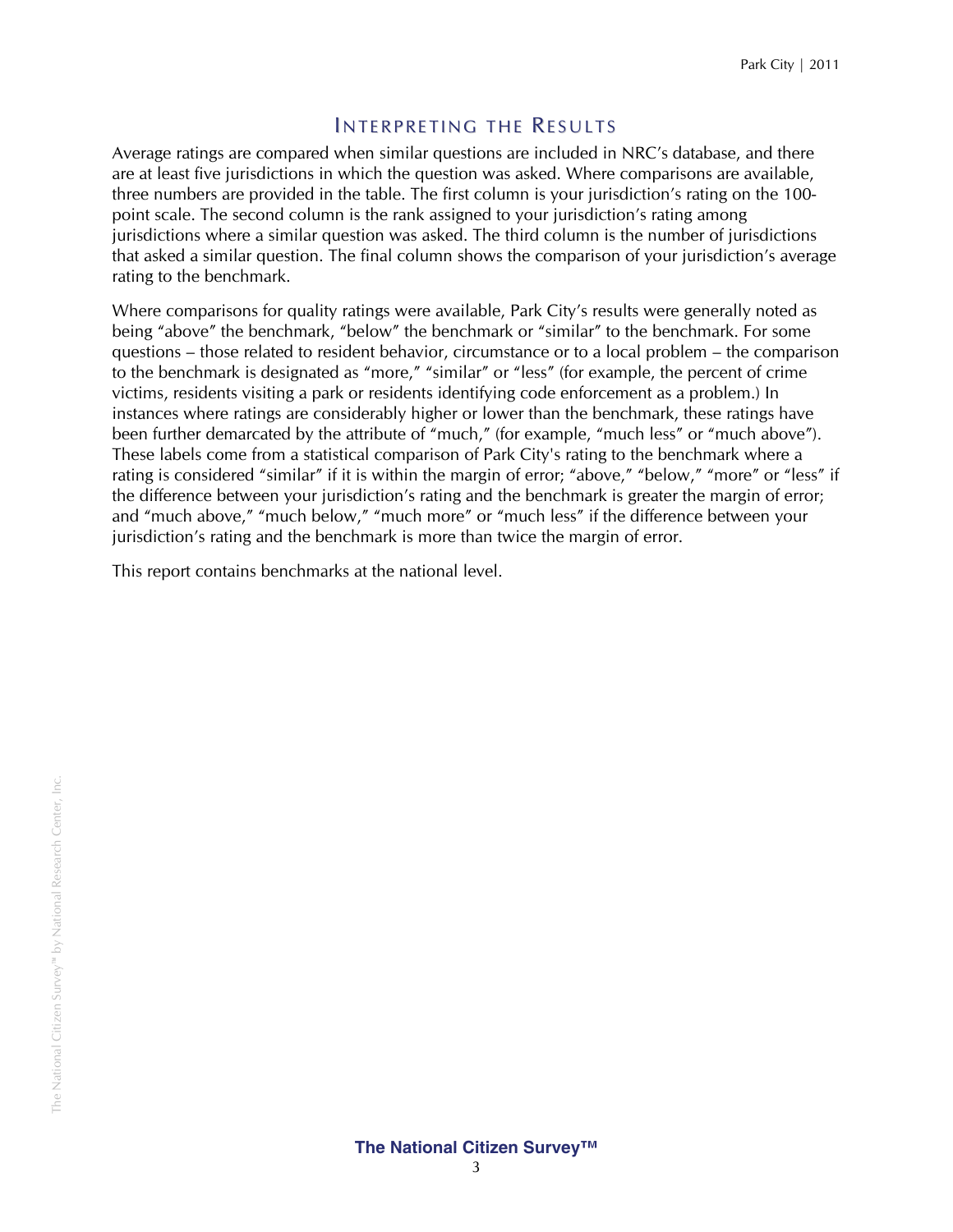# National Benchmark Comparisons

| <b>Overall Community Quality Benchmarks</b>          |                                          |                |     |            |  |  |
|------------------------------------------------------|------------------------------------------|----------------|-----|------------|--|--|
|                                                      | <b>Comparison to</b><br><b>benchmark</b> |                |     |            |  |  |
| Overall quality of life in Park City                 | 88                                       | 3              | 323 | Much above |  |  |
| Your neighborhood as place to live                   | 81                                       | 18             | 240 | Much above |  |  |
| Park City as a place to live                         | 92                                       | $\overline{2}$ | 281 | Much above |  |  |
| Recommend living in Park City to<br>someone who asks | 89                                       | 10             | 152 | Much above |  |  |
| Remain in Park City for the next<br>five years       | 85                                       | 17             | 152 | Much above |  |  |

| <b>Community Transportation Benchmarks</b>  |                                    |                |                                                         |                                   |  |  |
|---------------------------------------------|------------------------------------|----------------|---------------------------------------------------------|-----------------------------------|--|--|
|                                             | <b>Park City average</b><br>rating | <b>Rank</b>    | <b>Number of Jurisdictions for</b><br><b>Comparison</b> | <b>Comparison to</b><br>benchmark |  |  |
| Ease of car travel in Park City             | 66                                 | 24             | 228                                                     | Much above                        |  |  |
| Ease of bicycle travel in Park<br>City      | 81                                 | $\mathfrak{D}$ | 224                                                     | Much above                        |  |  |
| Ease of walking in Park City                | 80                                 | 6              | 228                                                     | Much above                        |  |  |
| Availability of paths and<br>walking trails | 85                                 | $\mathfrak{D}$ | 149                                                     | Much above                        |  |  |
| Traffic flow on major streets               | 58                                 | 17             | 188                                                     | Much above                        |  |  |

| <b>Frequency of Bus Use Benchmarks</b>                                                                                                     |    |  |     |           |  |  |
|--------------------------------------------------------------------------------------------------------------------------------------------|----|--|-----|-----------|--|--|
| <b>Number of Jurisdictions for</b><br><b>Comparison to</b><br><b>Park City average</b><br>benchmark<br>Rank<br>rating<br><b>Comparison</b> |    |  |     |           |  |  |
| Ridden a local bus within<br>Park City                                                                                                     | 85 |  | 141 | Much more |  |  |

| <b>Drive Alone Benchmarks</b>                                                                                                       |    |     |     |           |  |  |
|-------------------------------------------------------------------------------------------------------------------------------------|----|-----|-----|-----------|--|--|
| <b>Number of Jurisdictions</b><br><b>Park City</b><br><b>Comparison to</b><br>benchmark<br>for Comparison<br>average rating<br>Rank |    |     |     |           |  |  |
| Average percent of work commute<br>trips made by driving alone                                                                      | 65 | 116 | 142 | Much less |  |  |

| <b>Transportation and Parking Services Benchmarks</b> |                                    |      |                                                         |                                          |  |  |  |
|-------------------------------------------------------|------------------------------------|------|---------------------------------------------------------|------------------------------------------|--|--|--|
|                                                       | <b>Park City average</b><br>rating | Rank | <b>Number of Jurisdictions for</b><br><b>Comparison</b> | <b>Comparison to</b><br><b>benchmark</b> |  |  |  |
| Street repair                                         | 43                                 | 185  | 319                                                     | Similar                                  |  |  |  |
| Street cleaning                                       | 60                                 | 72   | 235                                                     | Above                                    |  |  |  |
| Street lighting                                       | 58                                 | 86   | 246                                                     | Above                                    |  |  |  |
| Snow removal                                          | 67                                 | 32   | 201                                                     | Much above                               |  |  |  |
| Sidewalk maintenance                                  | 59                                 | 31   | 215                                                     | Much above                               |  |  |  |
| Traffic signal timing                                 | 50                                 | 70   | 187                                                     | Similar                                  |  |  |  |
| Bus or transit services                               | 83                                 |      | 180                                                     | Much above                               |  |  |  |
| Amount of public<br>parking                           | 53                                 | 41   | 170                                                     | Much above                               |  |  |  |

#### **The National Citizen Survey™**  4

The National Citizen Survey™ by National Research Center, Inc.

The National Citizen Survey<sup>nu</sup> by National Research Center, Inc.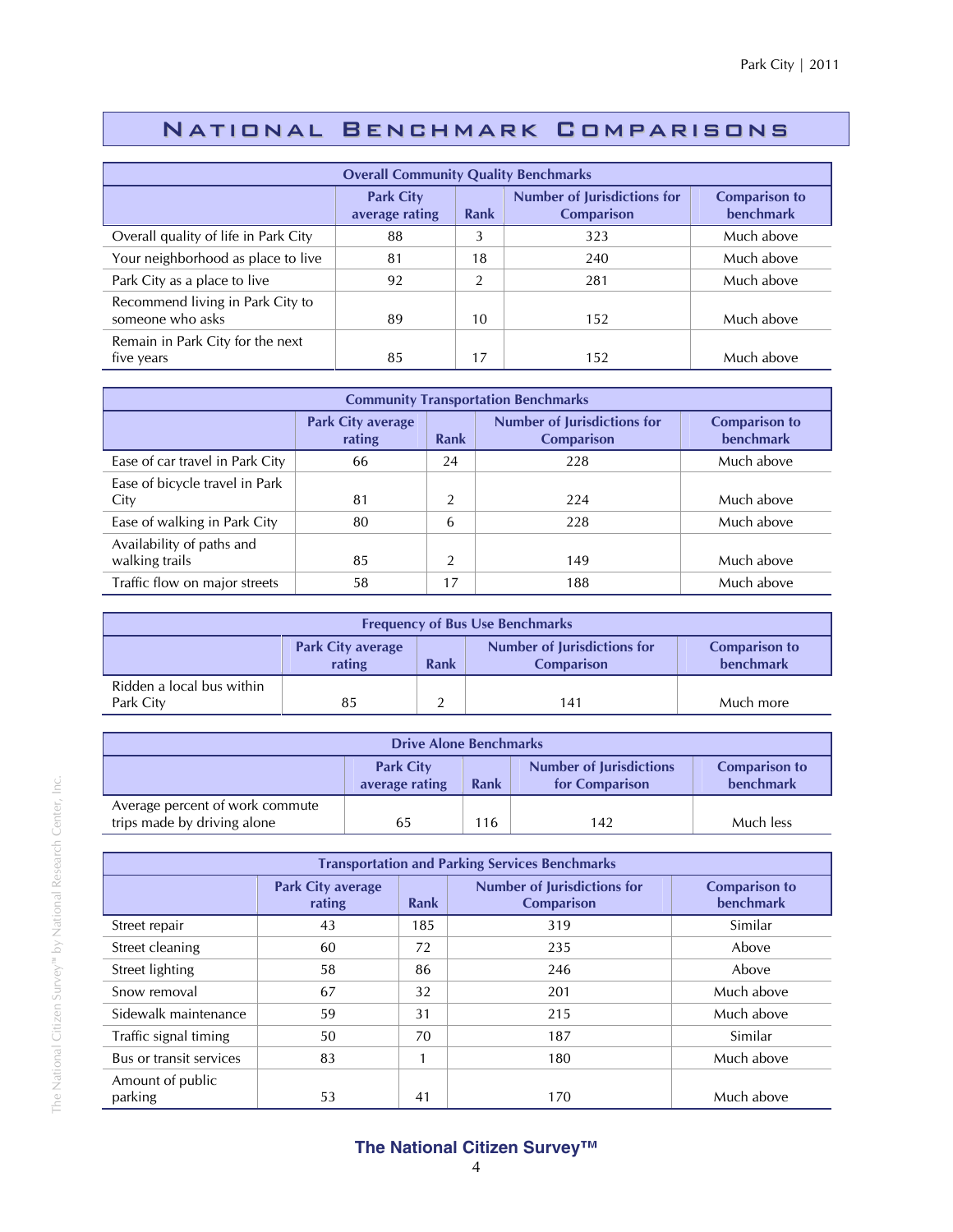| <b>Housing Characteristics Benchmarks</b>                                                                                                         |    |     |     |            |  |  |
|---------------------------------------------------------------------------------------------------------------------------------------------------|----|-----|-----|------------|--|--|
| <b>Number of Jurisdictions for</b><br><b>Park City average</b><br><b>Comparison to</b><br><b>benchmark</b><br>rating<br>Rank<br><b>Comparison</b> |    |     |     |            |  |  |
| Availability of affordable<br>quality housing                                                                                                     | 33 | 188 | 242 | Much below |  |  |
| Much below<br>Variety of housing options<br>123<br>141                                                                                            |    |     |     |            |  |  |

| <b>Housing Costs Benchmarks</b>                                                                                                     |    |    |     |      |  |
|-------------------------------------------------------------------------------------------------------------------------------------|----|----|-----|------|--|
| <b>Number of Jurisdictions</b><br><b>Park City</b><br><b>Comparison to</b><br>benchmark<br>Rank<br>for Comparison<br>average rating |    |    |     |      |  |
| Experiencing housing costs stress<br>(housing costs 30% or MORE of income)                                                          | 40 | 54 | 148 | More |  |

| <b>Built Environment Benchmarks</b>                                                                                                        |    |    |     |            |  |  |
|--------------------------------------------------------------------------------------------------------------------------------------------|----|----|-----|------------|--|--|
| <b>Number of Jurisdictions for</b><br><b>Park City average</b><br><b>Comparison to</b><br>benchmark<br>rating<br>Rank<br><b>Comparison</b> |    |    |     |            |  |  |
| Quality of new development<br>in Park City                                                                                                 | 55 | 94 | 211 | Similar    |  |  |
| Overall appearance of Park<br>City                                                                                                         | 81 | 6  | 256 | Much above |  |  |

| <b>Population Growth Benchmarks</b>                                                                                                 |  |    |     |           |  |  |
|-------------------------------------------------------------------------------------------------------------------------------------|--|----|-----|-----------|--|--|
| Number of Jurisdictions for<br><b>Comparison to</b><br><b>Park City average</b><br>rating<br>benchmark<br>Rank<br><b>Comparison</b> |  |    |     |           |  |  |
| Population growth seen as<br>too fast                                                                                               |  | 40 | 203 | Much more |  |  |

| <b>Nuisance Problems Benchmarks</b>                                          |                                                                                                                                     |     |     |           |  |  |
|------------------------------------------------------------------------------|-------------------------------------------------------------------------------------------------------------------------------------|-----|-----|-----------|--|--|
|                                                                              | <b>Number of Jurisdictions</b><br><b>Park City</b><br><b>Comparison to</b><br>benchmark<br>average rating<br>Rank<br>for Comparison |     |     |           |  |  |
| Run down buildings, weed lots and junk<br>vehicles seen as a "major" problem |                                                                                                                                     | 190 | 205 | Much less |  |  |

| <b>Planning and Community Code Enforcement Services Benchmarks</b>                                                                         |    |    |     |            |  |  |
|--------------------------------------------------------------------------------------------------------------------------------------------|----|----|-----|------------|--|--|
| <b>Number of Jurisdictions for</b><br><b>Park City</b><br><b>Comparison to</b><br>benchmark<br><b>Comparison</b><br>average rating<br>Rank |    |    |     |            |  |  |
| Land use, planning and zoning                                                                                                              | 52 | 43 | 238 | Much above |  |  |
| Code enforcement (weeds,<br>abandoned buildings, etc.)                                                                                     | 52 | 83 | 280 | Much above |  |  |
| Animal control                                                                                                                             | 58 | 78 | 246 | Above      |  |  |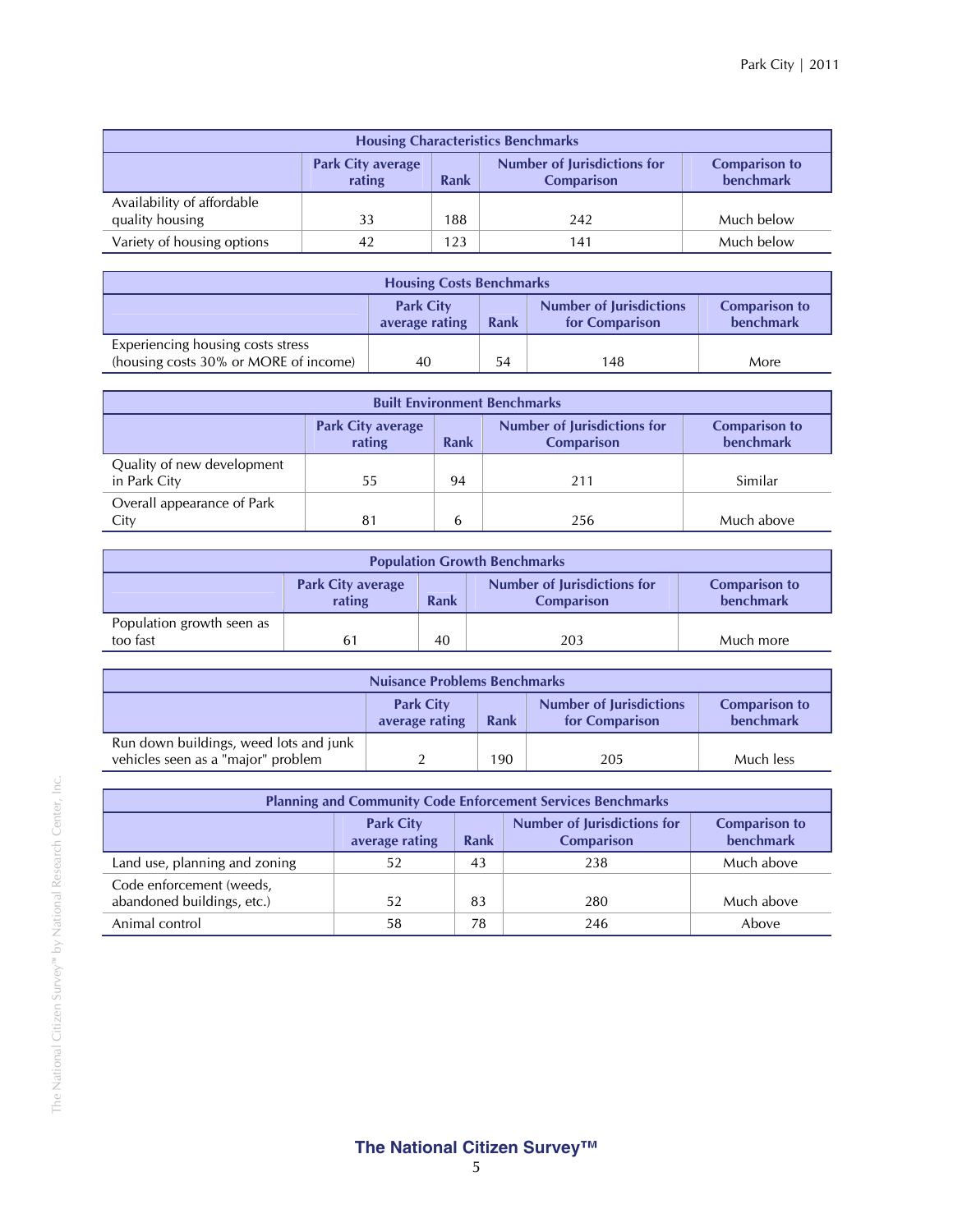| <b>Economic Sustainability and Opportunities Benchmarks</b>            |                                                                                                                                     |    |     |            |  |  |  |
|------------------------------------------------------------------------|-------------------------------------------------------------------------------------------------------------------------------------|----|-----|------------|--|--|--|
|                                                                        | <b>Number of Jurisdictions</b><br><b>Park City</b><br><b>Comparison to</b><br>benchmark<br>for Comparison<br>Rank<br>average rating |    |     |            |  |  |  |
| Employment opportunities                                               | 45                                                                                                                                  | 46 | 234 | Much above |  |  |  |
| Shopping opportunities                                                 | 57                                                                                                                                  | 77 | 231 | Much above |  |  |  |
| Park City as a place to work                                           | 66                                                                                                                                  | 36 | 249 | Much above |  |  |  |
| Overall quality of business and service<br>establishments in Park City | 62                                                                                                                                  | 37 | 139 | Above      |  |  |  |

| <b>Economic Development Services Benchmarks</b>                                                                                            |    |    |     |            |  |  |  |
|--------------------------------------------------------------------------------------------------------------------------------------------|----|----|-----|------------|--|--|--|
| <b>Number of Jurisdictions for</b><br><b>Park City average</b><br><b>Comparison to</b><br>rating<br>benchmark<br>Rank<br><b>Comparison</b> |    |    |     |            |  |  |  |
| Economic<br>development                                                                                                                    | 52 | 58 | 226 | Much above |  |  |  |

| <b>Job and Retail Growth Benchmarks</b> |                                    |                                   |     |           |  |  |  |
|-----------------------------------------|------------------------------------|-----------------------------------|-----|-----------|--|--|--|
|                                         | <b>Park City average</b><br>rating | <b>Comparison to</b><br>benchmark |     |           |  |  |  |
| Retail growth seen as<br>too slow       | 17                                 | 185                               | 202 | Much less |  |  |  |
| Jobs growth seen as too<br>slow         | 63                                 | 166                               | 205 | Much less |  |  |  |

| <b>Personal Economic Future Benchmarks</b>        |                                                                                                                                                   |    |     |            |  |  |
|---------------------------------------------------|---------------------------------------------------------------------------------------------------------------------------------------------------|----|-----|------------|--|--|
|                                                   | <b>Park City</b><br><b>Number of Jurisdictions for</b><br><b>Comparison to</b><br><b>benchmark</b><br>Rank<br>average rating<br><b>Comparison</b> |    |     |            |  |  |
| Positive impact of economy on<br>household income | 24                                                                                                                                                | 29 | 197 | Much above |  |  |

| <b>Community and Personal Public Safety Benchmarks</b> |                                    |              |                                                         |                                          |  |  |
|--------------------------------------------------------|------------------------------------|--------------|---------------------------------------------------------|------------------------------------------|--|--|
|                                                        | <b>Park City</b><br>average rating | <b>Rank</b>  | <b>Number of Jurisdictions for</b><br><b>Comparison</b> | <b>Comparison to</b><br><b>benchmark</b> |  |  |
| In your neighborhood during the<br>day                 | 97                                 | 7            | 255                                                     | Much above                               |  |  |
| In your neighborhood after dark                        | 91                                 | 2            | 252                                                     | Much above                               |  |  |
| In Park City's downtown area<br>during the day         | 97                                 | 6            | 225                                                     | Much above                               |  |  |
| In Park City's downtown area<br>after dark             | 89                                 | 4            | 233                                                     | Much above                               |  |  |
| Violent crime (e.g., rape, assault,<br>robbery)        | 94                                 | $\mathbf{1}$ | 231                                                     | Much above                               |  |  |
| Property crimes (e.g., burglary,<br>theft)             | 80                                 | 8            | 231                                                     | Much above                               |  |  |
| Environmental hazards,<br>including toxic waste        | 78                                 | 65           | 149                                                     | Similar                                  |  |  |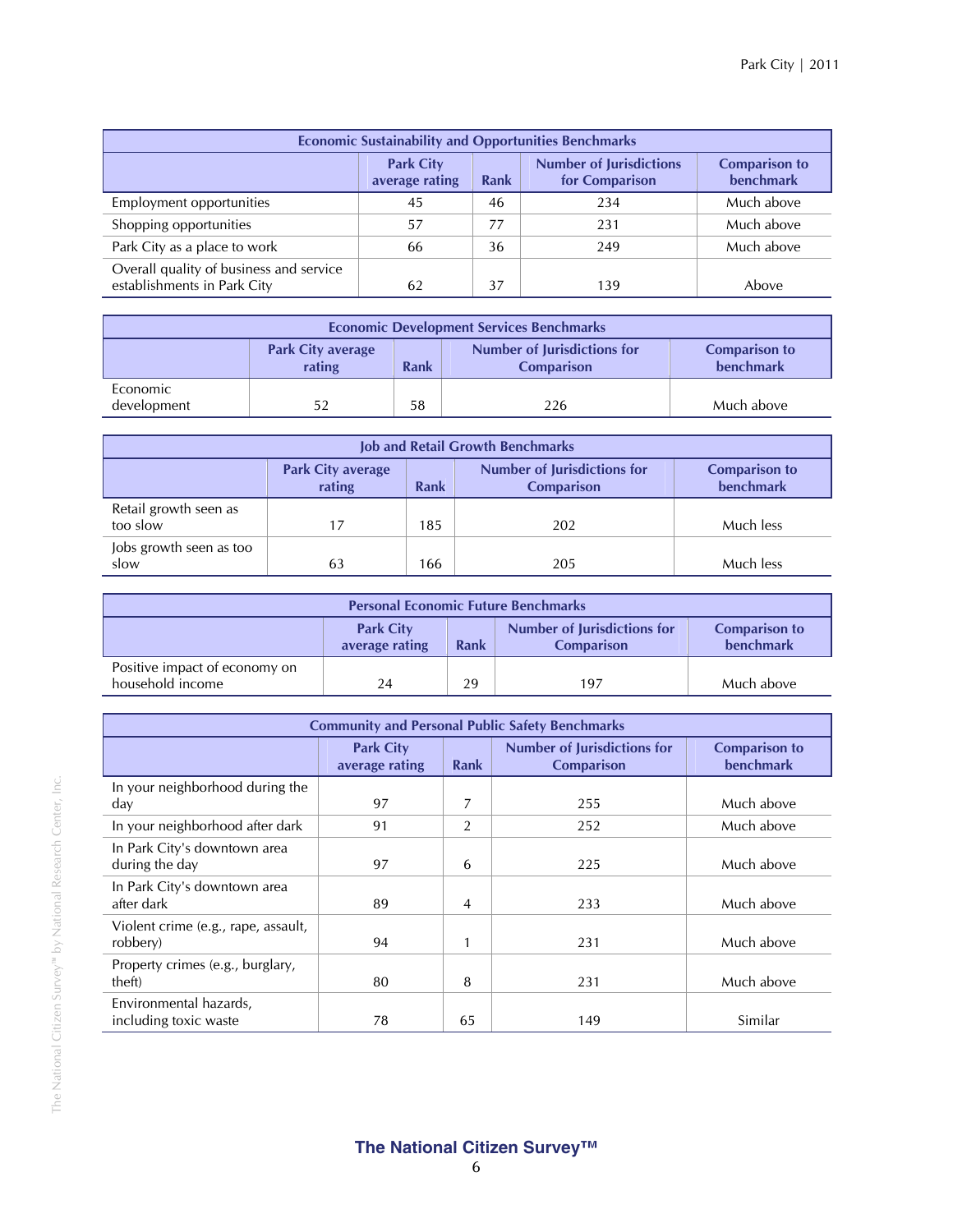| <b>Crime Victimization and Reporting Benchmarks</b>                                                                                        |    |     |     |      |  |  |  |
|--------------------------------------------------------------------------------------------------------------------------------------------|----|-----|-----|------|--|--|--|
| Number of Jurisdictions for<br><b>Park City average</b><br><b>Comparison to</b><br><b>benchmark</b><br>rating<br>Rank<br><b>Comparison</b> |    |     |     |      |  |  |  |
| Victim of crime                                                                                                                            | 10 | 141 | 202 | Less |  |  |  |
| Reported<br>crimes                                                                                                                         | 84 | 49  | 201 | More |  |  |  |

| <b>Public Safety Services Benchmarks</b>                                                                               |                                       |      |                                                            |                                   |  |  |
|------------------------------------------------------------------------------------------------------------------------|---------------------------------------|------|------------------------------------------------------------|-----------------------------------|--|--|
|                                                                                                                        | <b>Park City</b><br>average<br>rating | Rank | Number of<br><b>Jurisdictions for</b><br><b>Comparison</b> | <b>Comparison to</b><br>benchmark |  |  |
| Police services                                                                                                        | 68                                    | 125  | 308                                                        | Similar                           |  |  |
| Fire services                                                                                                          | 80                                    | 81   | 260                                                        | Similar                           |  |  |
| Ambulance or emergency medical services                                                                                | 77                                    | 109  | 259                                                        | Similar                           |  |  |
| Crime prevention                                                                                                       | 70                                    | 36   | 258                                                        | Much above                        |  |  |
| Fire prevention and education                                                                                          | 70                                    | 56   | 212                                                        | Above                             |  |  |
| Traffic enforcement                                                                                                    | 57                                    | 144  | 273                                                        | Similar                           |  |  |
| Courts                                                                                                                 | 61                                    | 37   | 137                                                        | Above                             |  |  |
| Emergency preparedness (services that prepare<br>the community for natural disasters or other<br>emergency situations) | 59                                    | 64   | 162                                                        | Similar                           |  |  |

| <b>Contact with Police and Fire Departments Benchmarks</b>                            |                                    |      |                                                  |                                   |  |  |
|---------------------------------------------------------------------------------------|------------------------------------|------|--------------------------------------------------|-----------------------------------|--|--|
|                                                                                       | <b>Park City</b><br>average rating | Rank | <b>Number of Jurisdictions</b><br>for Comparison | <b>Comparison to</b><br>benchmark |  |  |
| Had contact with the Park City Police<br>Department                                   | 52                                 |      | 37                                               | Much more                         |  |  |
| Overall impression of most recent contact<br>with the Park City Police Department     | 71                                 | 16   | 48                                               | Above                             |  |  |
| Had contact with the Park City Fire<br>Service District                               | 15                                 | 15   | 30                                               | Similar                           |  |  |
| Overall impression of most recent contact<br>with the Park City Fire Service District | 80                                 | 24   | 35                                               | Similar                           |  |  |

| <b>Community Environment Benchmarks</b>                                       |                                                                                                                                     |    |     |            |  |  |
|-------------------------------------------------------------------------------|-------------------------------------------------------------------------------------------------------------------------------------|----|-----|------------|--|--|
|                                                                               | <b>Number of Jurisdictions</b><br><b>Park City</b><br><b>Comparison to</b><br>benchmark<br>for Comparison<br>average rating<br>Rank |    |     |            |  |  |
| <b>Cleanliness of Park City</b>                                               | 80                                                                                                                                  | ำ  | 150 | Much above |  |  |
| Quality of overall natural environment in<br>Park City                        | 84                                                                                                                                  |    | 148 | Much above |  |  |
| Preservation of natural areas such as<br>open space, farmlands and greenbelts | 69                                                                                                                                  | 10 | 148 | Much above |  |  |
| Air quality                                                                   | 81                                                                                                                                  | b. | 185 | Much above |  |  |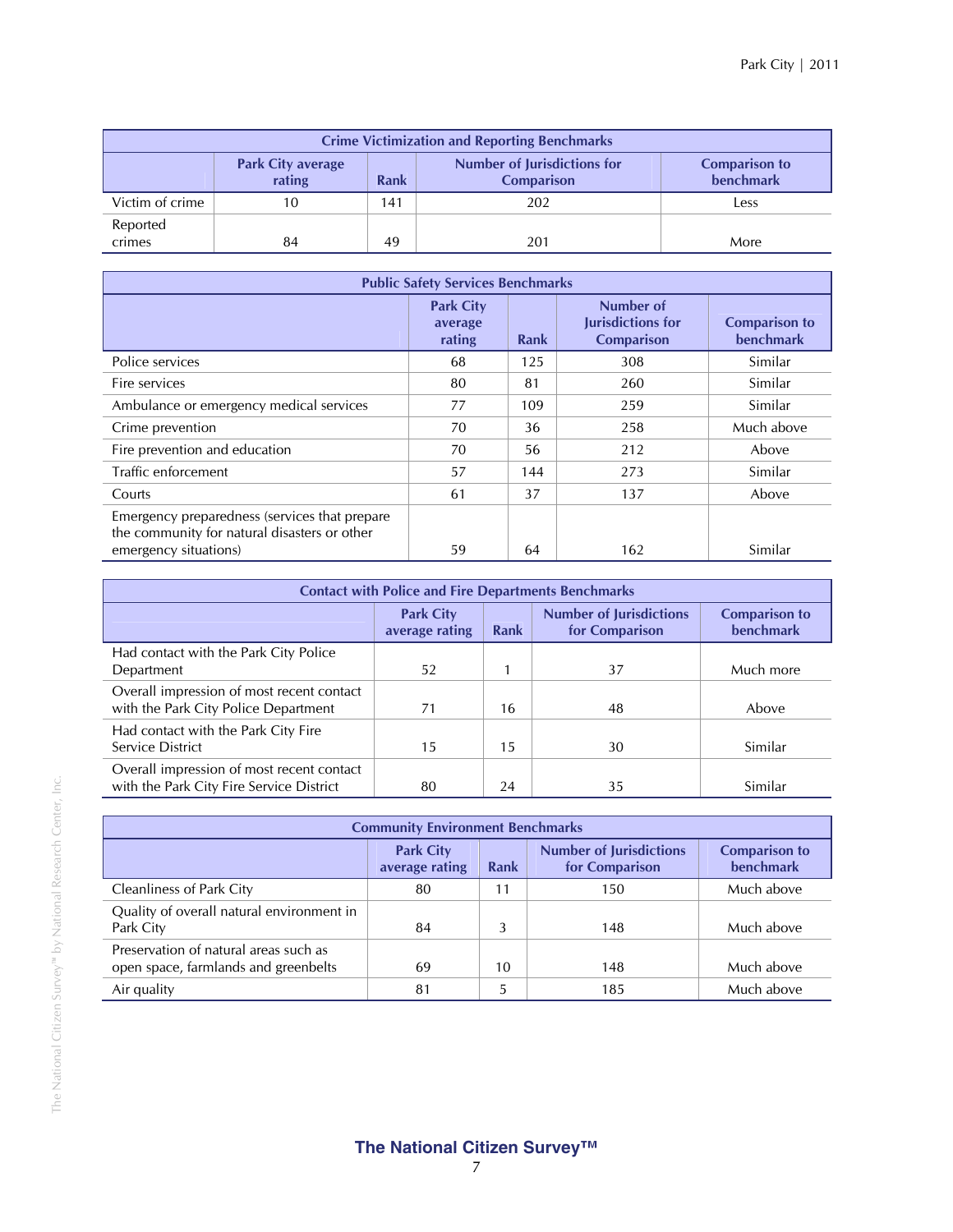| <b>Frequency of Recycling Benchmarks</b>                                                                                                   |    |    |     |           |  |  |
|--------------------------------------------------------------------------------------------------------------------------------------------|----|----|-----|-----------|--|--|
| Number of Jurisdictions for<br><b>Park City</b><br><b>Comparison to</b><br><b>benchmark</b><br>Rank<br>average rating<br><b>Comparison</b> |    |    |     |           |  |  |
| Recycled used paper, cans or<br>bottles from your home                                                                                     | 89 | 68 | 190 | Much more |  |  |

| <b>Utility Services Benchmarks</b>     |                                    |             |                                                         |                                   |  |  |  |
|----------------------------------------|------------------------------------|-------------|---------------------------------------------------------|-----------------------------------|--|--|--|
|                                        | <b>Park City average</b><br>rating | <b>Rank</b> | <b>Number of Jurisdictions for</b><br><b>Comparison</b> | <b>Comparison to</b><br>benchmark |  |  |  |
| Power (electric and/or<br>gas) utility | 70                                 | 6           | 78                                                      | Above                             |  |  |  |
| Sewer services                         | 68                                 | 47          | 227                                                     | Above                             |  |  |  |
| Drinking water                         | 42                                 | 207         | 226                                                     | Much below                        |  |  |  |
| Storm drainage                         | 67                                 | 9           | 263                                                     | Much above                        |  |  |  |
| Recycling                              | 71                                 | 84          | 249                                                     | Much above                        |  |  |  |
| Garbage collection                     | 75                                 | 57          | 267                                                     | Above                             |  |  |  |

| <b>Community Recreational Opportunities Benchmarks</b>                                                                                            |    |  |     |            |  |  |
|---------------------------------------------------------------------------------------------------------------------------------------------------|----|--|-----|------------|--|--|
| <b>Number of Jurisdictions for</b><br><b>Park City average</b><br><b>Comparison to</b><br>benchmark<br>rating<br><b>Rank</b><br><b>Comparison</b> |    |  |     |            |  |  |
| Recreation<br>opportunities                                                                                                                       | 92 |  | 239 | Much above |  |  |

| <b>Participation in Parks and Recreation Opportunities Benchmarks</b> |                                                                                                                                                   |  |     |           |  |  |
|-----------------------------------------------------------------------|---------------------------------------------------------------------------------------------------------------------------------------------------|--|-----|-----------|--|--|
|                                                                       | <b>Number of Jurisdictions for</b><br><b>Park City</b><br><b>Comparison to</b><br>benchmark<br>average rating<br><b>Rank</b><br><b>Comparison</b> |  |     |           |  |  |
| Used Park City recreation centers                                     | 83                                                                                                                                                |  | 164 | Much more |  |  |
| Participated in a recreation<br>program or activity                   | 73                                                                                                                                                |  | 193 | Much more |  |  |
| Visited a neighborhood park or<br>City park                           | 96                                                                                                                                                |  | 199 | Much more |  |  |

| <b>Parks and Recreation Services Benchmarks</b> |                                                                                                                                                   |  |     |            |  |  |  |
|-------------------------------------------------|---------------------------------------------------------------------------------------------------------------------------------------------------|--|-----|------------|--|--|--|
|                                                 | <b>Number of Jurisdictions for</b><br><b>Comparison to</b><br><b>Park City average</b><br>benchmark<br>rating<br><b>Rank</b><br><b>Comparison</b> |  |     |            |  |  |  |
| City parks                                      | 87                                                                                                                                                |  | 247 | Much above |  |  |  |
| Recreation programs or<br>classes               | 81                                                                                                                                                |  | 259 | Much above |  |  |  |
| Recreation centers or<br>facilities             | 77                                                                                                                                                |  | 210 | Much above |  |  |  |

| <b>Cultural and Educational Opportunities Benchmarks</b>                                                                                   |    |    |     |            |  |
|--------------------------------------------------------------------------------------------------------------------------------------------|----|----|-----|------------|--|
| <b>Number of Jurisdictions for</b><br><b>Park City average</b><br><b>Comparison to</b><br>benchmark<br>rating<br>Rank<br><b>Comparison</b> |    |    |     |            |  |
| Opportunities to attend<br>cultural activities                                                                                             | 69 | 14 | 240 | Much above |  |
| Educational opportunities                                                                                                                  | 58 | 92 | 199 | Similar    |  |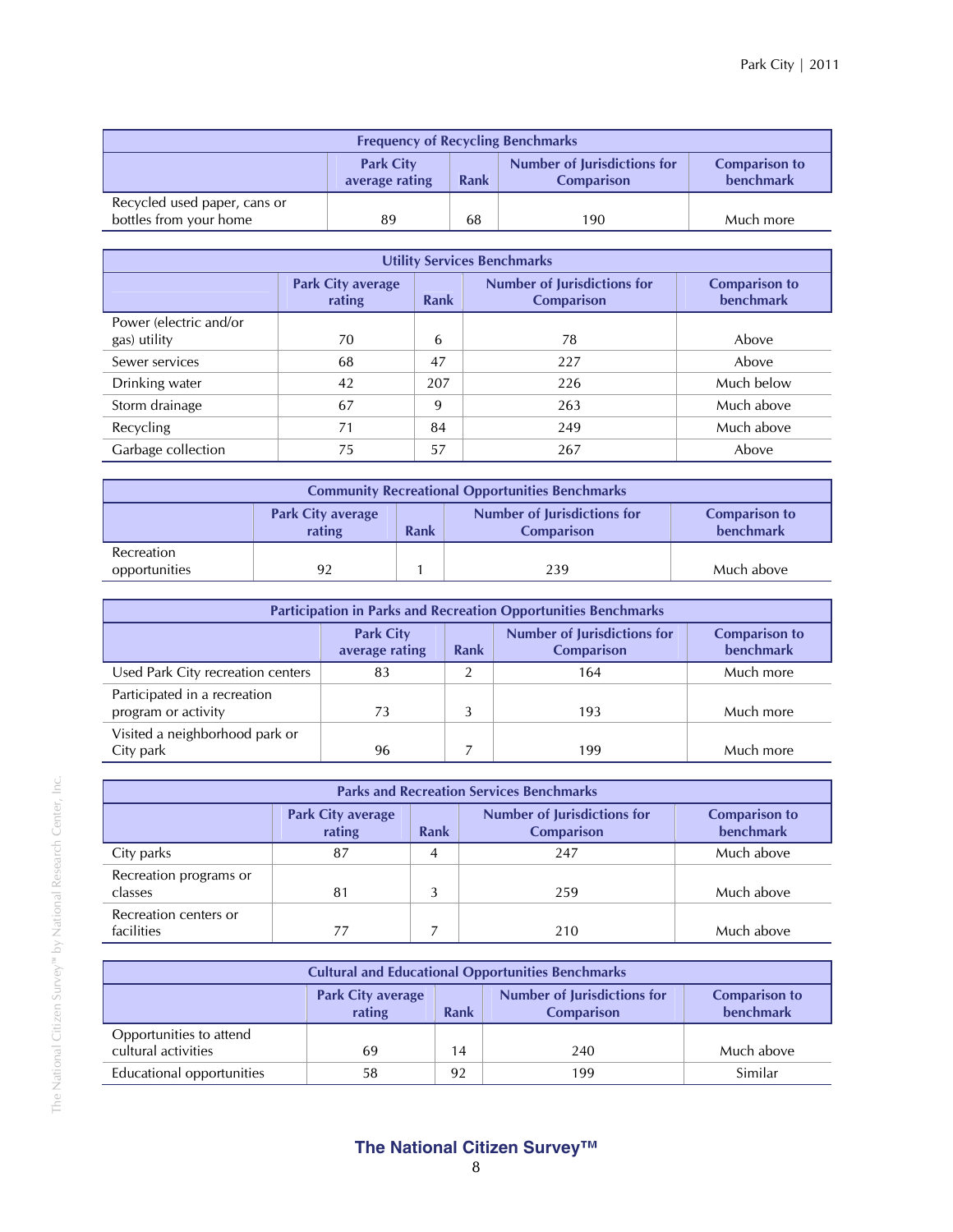| <b>Participation in Cultural and Educational Opportunities Benchmarks</b>                                                                         |    |    |     |           |  |  |
|---------------------------------------------------------------------------------------------------------------------------------------------------|----|----|-----|-----------|--|--|
| <b>Park City</b><br><b>Number of Jurisdictions for</b><br><b>Comparison to</b><br><b>benchmark</b><br>average rating<br>Rank<br><b>Comparison</b> |    |    |     |           |  |  |
| Used Park City public libraries or<br>their services                                                                                              | 82 | 23 | 176 | Much more |  |  |
| Participated in religious or spiritual<br>activities in Park City                                                                                 | 36 | 94 | 103 | Much less |  |  |

| <b>Cultural and Educational Services Benchmarks</b> |                                                                                                                                                   |    |     |            |  |  |  |
|-----------------------------------------------------|---------------------------------------------------------------------------------------------------------------------------------------------------|----|-----|------------|--|--|--|
|                                                     | <b>Number of Jurisdictions for</b><br><b>Park City average</b><br><b>Comparison to</b><br><b>benchmark</b><br>rating<br><b>Comparison</b><br>Rank |    |     |            |  |  |  |
| Public schools                                      | 72                                                                                                                                                | 38 | 199 | Much above |  |  |  |
| Public library<br>services                          | 79                                                                                                                                                | 47 | 241 | Much above |  |  |  |

| <b>Community Health and Wellness Access and Opportunities Benchmarks</b> |                                                                                                                                                   |    |     |            |  |  |
|--------------------------------------------------------------------------|---------------------------------------------------------------------------------------------------------------------------------------------------|----|-----|------------|--|--|
|                                                                          | <b>Number of Jurisdictions for</b><br><b>Park City average</b><br><b>Comparison to</b><br><b>benchmark</b><br>Rank<br>rating<br><b>Comparison</b> |    |     |            |  |  |
| Availability of affordable<br>quality health care                        | 62                                                                                                                                                | 19 | 199 | Much above |  |  |
| Availability of preventive<br>health services                            | 66                                                                                                                                                |    | 116 | Much above |  |  |

| <b>Health and Wellness Services Benchmarks</b> |                                                                                                                                     |  |     |            |  |  |  |
|------------------------------------------------|-------------------------------------------------------------------------------------------------------------------------------------|--|-----|------------|--|--|--|
|                                                | Number of Jurisdictions for<br><b>Comparison to</b><br><b>Park City average</b><br>benchmark<br>rating<br>Rank<br><b>Comparison</b> |  |     |            |  |  |  |
| <b>Health</b><br>services                      |                                                                                                                                     |  | 163 | Much above |  |  |  |

| <b>Community Quality and Inclusiveness Benchmarks</b>                               |                                    |             |                                                  |                                          |  |  |
|-------------------------------------------------------------------------------------|------------------------------------|-------------|--------------------------------------------------|------------------------------------------|--|--|
|                                                                                     | <b>Park City</b><br>average rating | <b>Rank</b> | <b>Number of Jurisdictions</b><br>for Comparison | <b>Comparison to</b><br><b>benchmark</b> |  |  |
| Sense of community                                                                  | 75                                 | 6           | 241                                              | Much above                               |  |  |
| Openness and acceptance of the<br>community toward people of diverse<br>backgrounds | 62                                 | 48          | 217                                              | Above                                    |  |  |
| Availability of affordable quality child care                                       | 36                                 | 154         | 190                                              | Much below                               |  |  |
| Park City as a place to raise kids                                                  | 82                                 | 29          | 276                                              | Much above                               |  |  |
| Park City as a place to retire                                                      | 74                                 | 17          | 265                                              | Much above                               |  |  |

| <b>Services Provided for Population Subgroups Benchmarks</b> |                                                                                                                                            |    |     |            |  |  |  |
|--------------------------------------------------------------|--------------------------------------------------------------------------------------------------------------------------------------------|----|-----|------------|--|--|--|
|                                                              | <b>Number of Jurisdictions for</b><br><b>Park City average</b><br><b>Comparison to</b><br>benchmark<br>rating<br><b>Comparison</b><br>Rank |    |     |            |  |  |  |
| Services to seniors                                          | 61                                                                                                                                         | 79 | 241 | Above      |  |  |  |
| Services to youth                                            | 73                                                                                                                                         |    | 222 | Much above |  |  |  |
| Services to low income<br>people                             | 50                                                                                                                                         | 51 | 195 | Above      |  |  |  |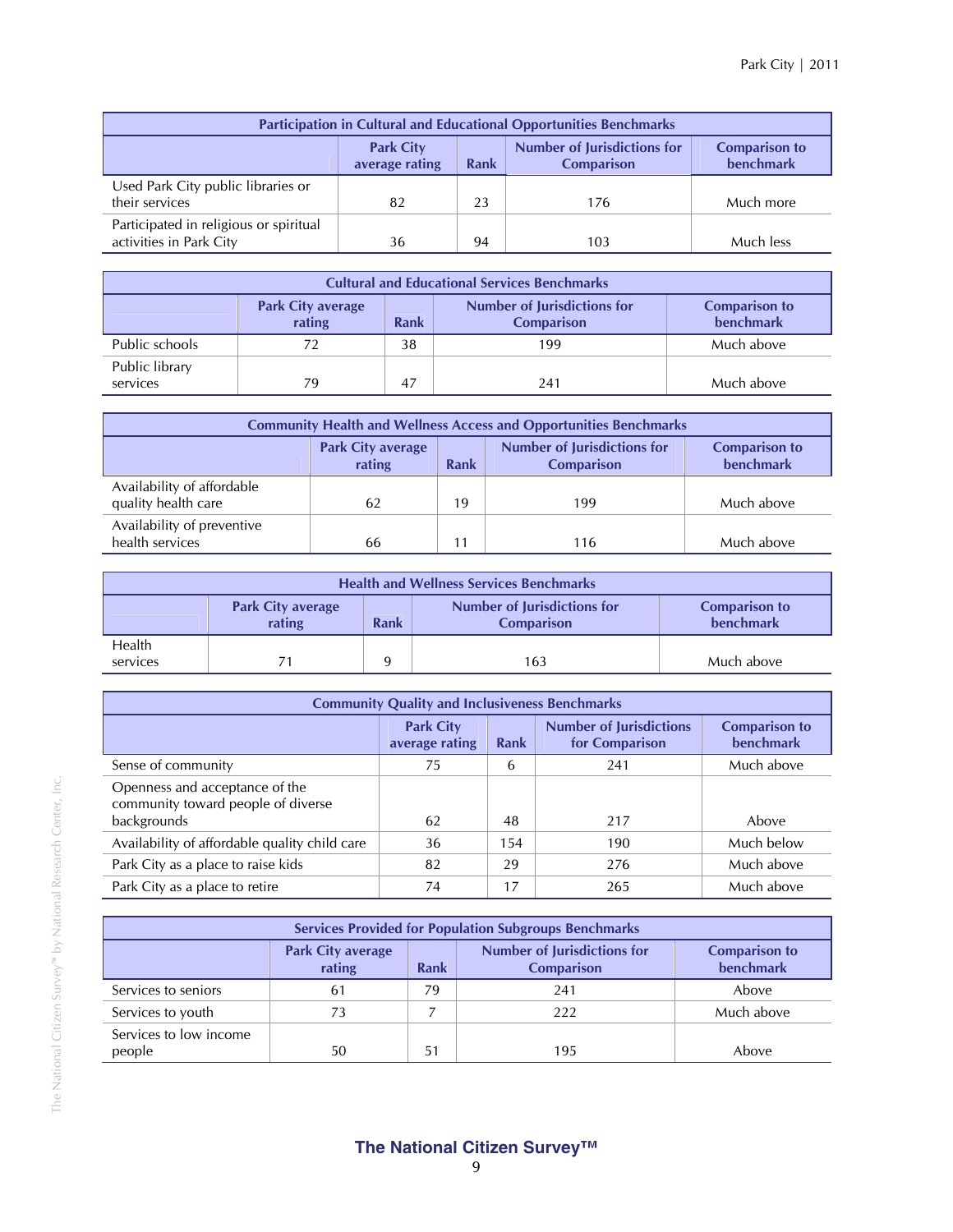| <b>Civic Engagement Opportunities Benchmarks</b>                                                                                                         |    |  |     |            |  |  |
|----------------------------------------------------------------------------------------------------------------------------------------------------------|----|--|-----|------------|--|--|
| <b>Number of Jurisdictions for</b><br><b>Park City</b><br><b>Comparison to</b><br><b>benchmark</b><br><b>Rank</b><br><b>Comparison</b><br>average rating |    |  |     |            |  |  |
| Opportunities to participate in                                                                                                                          |    |  |     |            |  |  |
| community matters                                                                                                                                        | 75 |  | 142 | Much above |  |  |
| Opportunities to volunteer                                                                                                                               | 82 |  | 144 | Much above |  |  |

| <b>Participation in Civic Engagement Opportunities Benchmarks</b>              |                                                                                                                                            |    |     |           |  |  |
|--------------------------------------------------------------------------------|--------------------------------------------------------------------------------------------------------------------------------------------|----|-----|-----------|--|--|
|                                                                                | <b>Number of Jurisdictions</b><br><b>Comparison to</b><br><b>Park City</b><br><b>benchmark</b><br>average rating<br>for Comparison<br>Rank |    |     |           |  |  |
| Attended a meeting of local elected<br>officials or other local public meeting | 44                                                                                                                                         | 13 | 200 | Much more |  |  |
| Volunteered your time to some group or<br>activity in Park City                | 70                                                                                                                                         | 6  | 201 | Much more |  |  |
| Participated in a club or civic group in<br>Park City                          | 51                                                                                                                                         |    | 119 | Much more |  |  |
| Provided help to a friend or neighbor                                          | 96                                                                                                                                         | 20 | 118 | Similar   |  |  |

| <b>Voter Behavior Benchmarks</b>  |                                                                                                                                                          |     |     |         |  |  |  |
|-----------------------------------|----------------------------------------------------------------------------------------------------------------------------------------------------------|-----|-----|---------|--|--|--|
|                                   | <b>Number of Jurisdictions for</b><br><b>Park City average</b><br><b>Comparison to</b><br><b>benchmark</b><br>rating<br><b>Rank</b><br><b>Comparison</b> |     |     |         |  |  |  |
| Registered to vote                |                                                                                                                                                          | 150 | 208 | Similar |  |  |  |
| Voted in last general<br>election | 72                                                                                                                                                       | 124 | 207 | Similar |  |  |  |

| Use of Information Sources Benchmarks                                                                                                             |    |     |     |           |  |  |
|---------------------------------------------------------------------------------------------------------------------------------------------------|----|-----|-----|-----------|--|--|
| <b>Number of Jurisdictions for</b><br><b>Park City average</b><br><b>Comparison to</b><br><b>benchmark</b><br>rating<br>Rank<br><b>Comparison</b> |    |     |     |           |  |  |
| Read the Park City Municipal<br><b>Newsletter</b>                                                                                                 | 62 | 125 | 145 | Much less |  |  |
| Visited the Park City Web site                                                                                                                    | 75 | 10  | 140 | Much more |  |  |

| <b>Local Government Media Services and Information Dissemination Benchmarks</b>                                                                   |    |    |     |            |  |  |
|---------------------------------------------------------------------------------------------------------------------------------------------------|----|----|-----|------------|--|--|
| <b>Number of Jurisdictions for</b><br><b>Comparison to</b><br><b>Park City average</b><br>benchmark<br><b>rating</b><br><b>Comparison</b><br>Rank |    |    |     |            |  |  |
| Public information<br>services                                                                                                                    | 69 | 15 | 229 | Much above |  |  |

| <b>Social Engagement Opportunities Benchmarks</b>                                                                                          |    |    |     |            |  |  |
|--------------------------------------------------------------------------------------------------------------------------------------------|----|----|-----|------------|--|--|
| <b>Number of Jurisdictions</b><br><b>Park City</b><br><b>Comparison to</b><br>benchmark<br>for Comparison<br>average rating<br><b>Rank</b> |    |    |     |            |  |  |
| Opportunities to participate in social<br>events and activities                                                                            | 80 |    | 143 | Much above |  |  |
| Opportunities to participate in religious<br>or spiritual events and activities                                                            | 72 | 23 | 117 | Above      |  |  |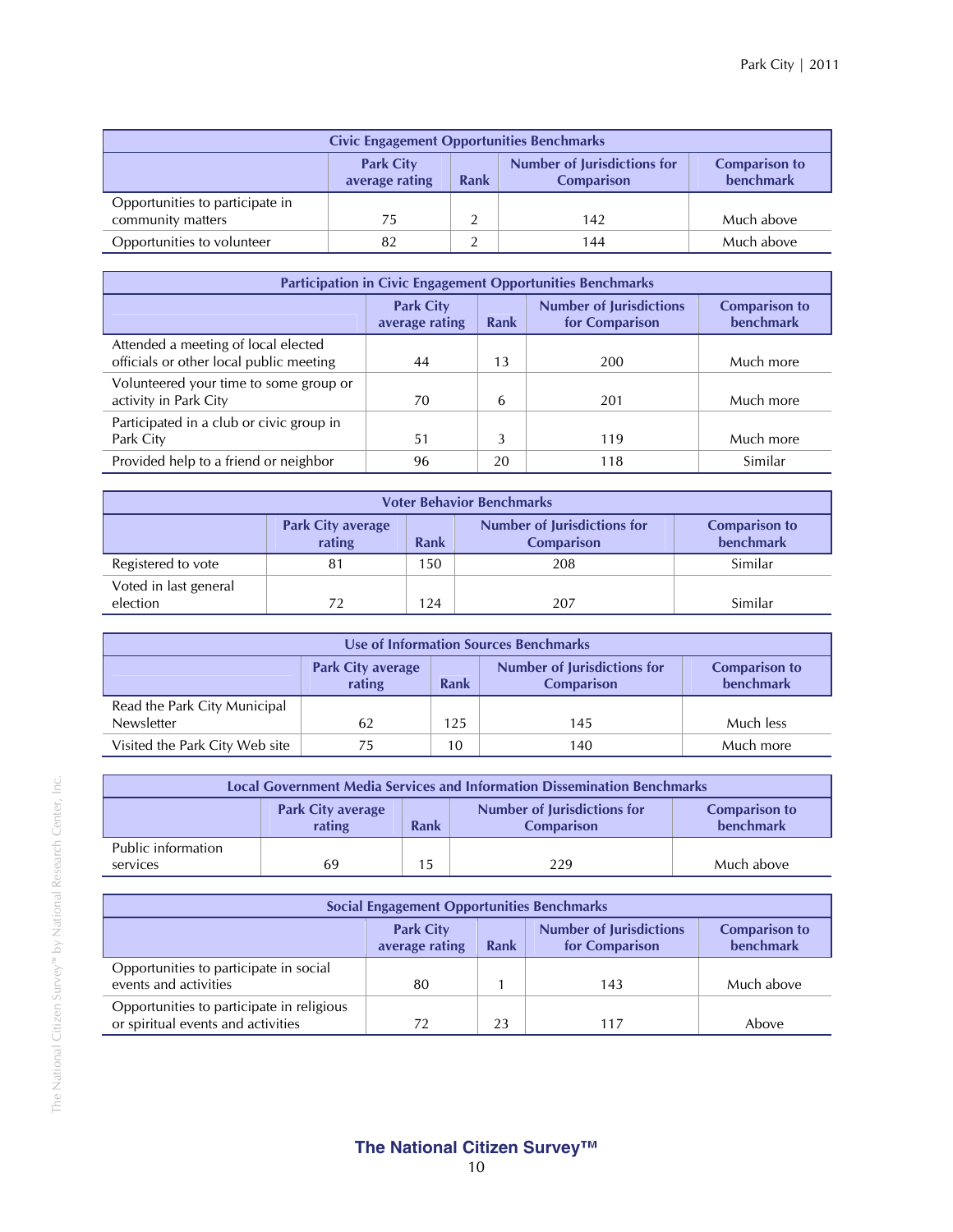| <b>Contact with Immediate Neighbors Benchmarks</b>                                                                                         |    |                |     |      |
|--------------------------------------------------------------------------------------------------------------------------------------------|----|----------------|-----|------|
| Number of Jurisdictions for<br><b>Park City</b><br><b>Comparison to</b><br><b>benchmark</b><br>average rating<br>Rank<br><b>Comparison</b> |    |                |     |      |
| Has contact with neighbors at least<br>several times per week                                                                              | 53 | 4 <sup>1</sup> | 134 | More |

| <b>Public Trust Benchmarks</b>          |                                    |             |                                                  |                                          |  |  |
|-----------------------------------------|------------------------------------|-------------|--------------------------------------------------|------------------------------------------|--|--|
|                                         | <b>Park City</b><br>average rating | <b>Rank</b> | <b>Number of Jurisdictions</b><br>for Comparison | <b>Comparison to</b><br><b>benchmark</b> |  |  |
| Value of services for the taxes paid to |                                    |             |                                                  |                                          |  |  |
| Park City                               | 61                                 | 30          | 293                                              | Much above                               |  |  |
| The overall direction that Park City is |                                    |             |                                                  |                                          |  |  |
| taking                                  | 59                                 | 43          | 252                                              | Much above                               |  |  |
| Job Park City government does at        |                                    |             |                                                  |                                          |  |  |
| welcoming citizen involvement           | 67                                 | 3           | 260                                              | Much above                               |  |  |
| Overall image or reputation of Park     |                                    |             |                                                  |                                          |  |  |
| City                                    | 84                                 | 3           | 237                                              | Much above                               |  |  |

| Services Provided by Local, State and Federal Governments Benchmarks |                                    |      |                                                         |                                          |  |
|----------------------------------------------------------------------|------------------------------------|------|---------------------------------------------------------|------------------------------------------|--|
|                                                                      | <b>Park City</b><br>average rating | Rank | <b>Number of Jurisdictions for</b><br><b>Comparison</b> | <b>Comparison to</b><br><b>benchmark</b> |  |
| Services provided by Park City<br><b>Municipal Government</b>        | 66                                 | 100  | 316                                                     | Above                                    |  |
| Services provided by the Federal<br>Government                       | 44                                 | 59   | 212                                                     | Similar                                  |  |
| Services provided by the State<br>Government                         | 43                                 | 106  | 213                                                     | Similar                                  |  |
| Services provided by Summit<br><b>County Government</b>              | 58                                 | 14   | 129                                                     | Much above                               |  |

| <b>Contact with City Employees Benchmarks</b>                                                                                       |    |    |     |         |  |
|-------------------------------------------------------------------------------------------------------------------------------------|----|----|-----|---------|--|
| <b>Park City</b><br>Number of Jurisdictions for<br><b>Comparison to</b><br>benchmark<br>average rating<br>Rank<br><b>Comparison</b> |    |    |     |         |  |
| Had contact with City employee(s)<br>in last 12 months                                                                              | 57 | 99 | 231 | Similar |  |

| Perceptions of City Employees (Among Those Who Had Contact) Benchmarks |                                    |      |                                                         |                                   |  |  |  |
|------------------------------------------------------------------------|------------------------------------|------|---------------------------------------------------------|-----------------------------------|--|--|--|
|                                                                        | <b>Park City average</b><br>rating | Rank | <b>Number of Jurisdictions for</b><br><b>Comparison</b> | <b>Comparison to</b><br>benchmark |  |  |  |
| Knowledge                                                              | 75                                 | 55   | 259                                                     | Above                             |  |  |  |
| Responsiveness                                                         | 73                                 | 54   | 260                                                     | Above                             |  |  |  |
| Courteousness                                                          | 76                                 | 51   | 216                                                     | Above                             |  |  |  |
| Overall<br>impression                                                  | 73                                 | 65   | 287                                                     | Above                             |  |  |  |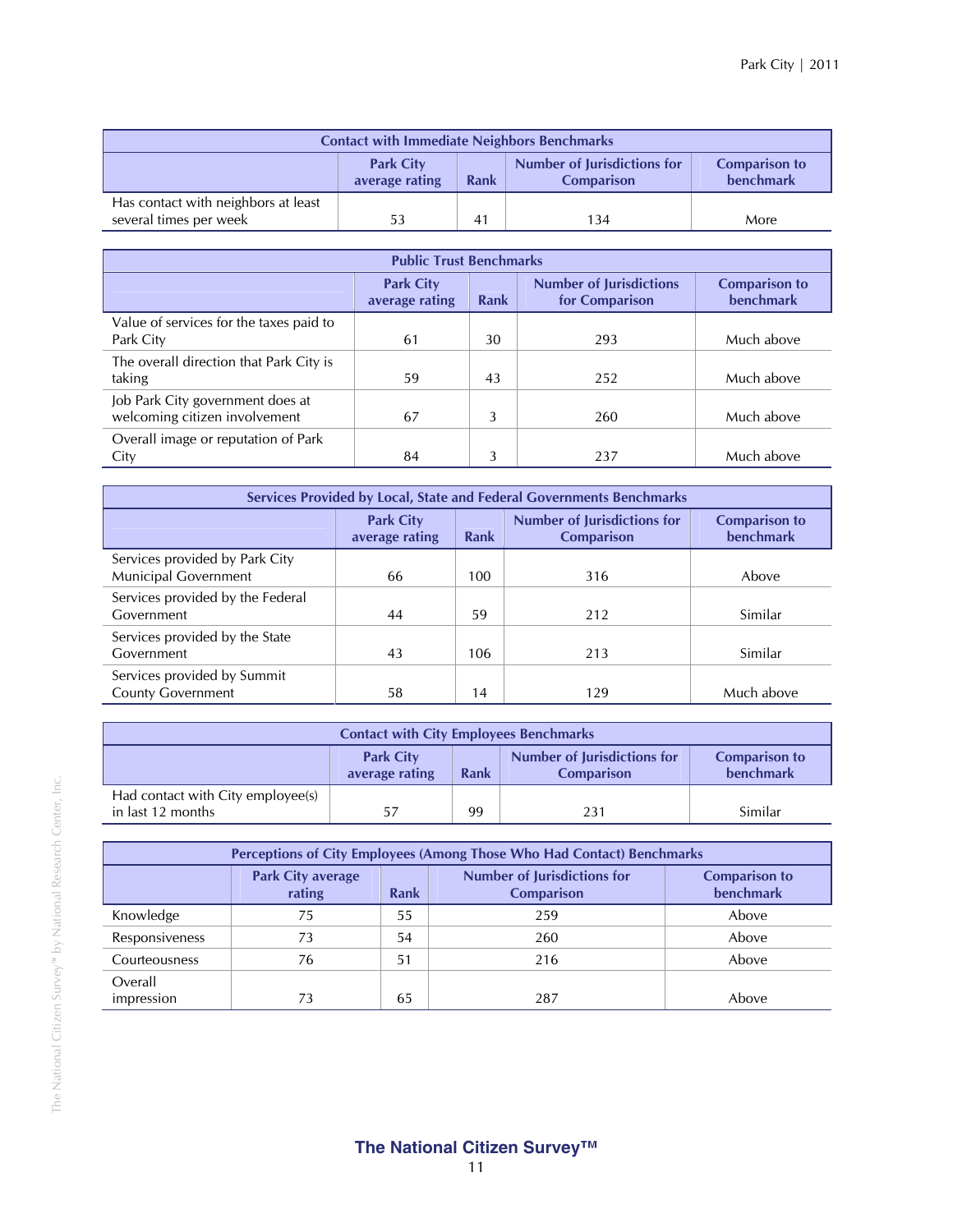# JURISDICTIONS INCLUDED IN NATIONAL BENCHMARK COMPARISONS

| Maricopa County, AZ 3,072,149 |
|-------------------------------|
|                               |
|                               |
|                               |
|                               |
|                               |
|                               |
|                               |
|                               |
|                               |
|                               |
|                               |
|                               |
|                               |
|                               |
|                               |
|                               |
|                               |
|                               |
|                               |
|                               |
|                               |
|                               |
|                               |
|                               |
|                               |
|                               |
|                               |
|                               |
|                               |
|                               |
|                               |
|                               |
|                               |
|                               |
|                               |
|                               |
|                               |
|                               |
|                               |

| San Luis Obispo County, CA  247,900            |  |
|------------------------------------------------|--|
|                                                |  |
|                                                |  |
|                                                |  |
|                                                |  |
|                                                |  |
|                                                |  |
|                                                |  |
|                                                |  |
|                                                |  |
|                                                |  |
| District of Saanich, Victoria, Canada  103,654 |  |
|                                                |  |
| Guelph, Ontario, Canada  114,943               |  |
|                                                |  |
|                                                |  |
|                                                |  |
|                                                |  |
|                                                |  |
|                                                |  |
|                                                |  |
|                                                |  |
|                                                |  |
|                                                |  |
|                                                |  |
|                                                |  |
|                                                |  |
|                                                |  |
|                                                |  |
|                                                |  |
|                                                |  |
|                                                |  |
|                                                |  |
|                                                |  |
|                                                |  |
|                                                |  |
|                                                |  |
|                                                |  |
|                                                |  |
|                                                |  |
|                                                |  |
|                                                |  |
|                                                |  |
|                                                |  |
|                                                |  |
|                                                |  |
|                                                |  |
|                                                |  |
|                                                |  |
|                                                |  |
|                                                |  |
|                                                |  |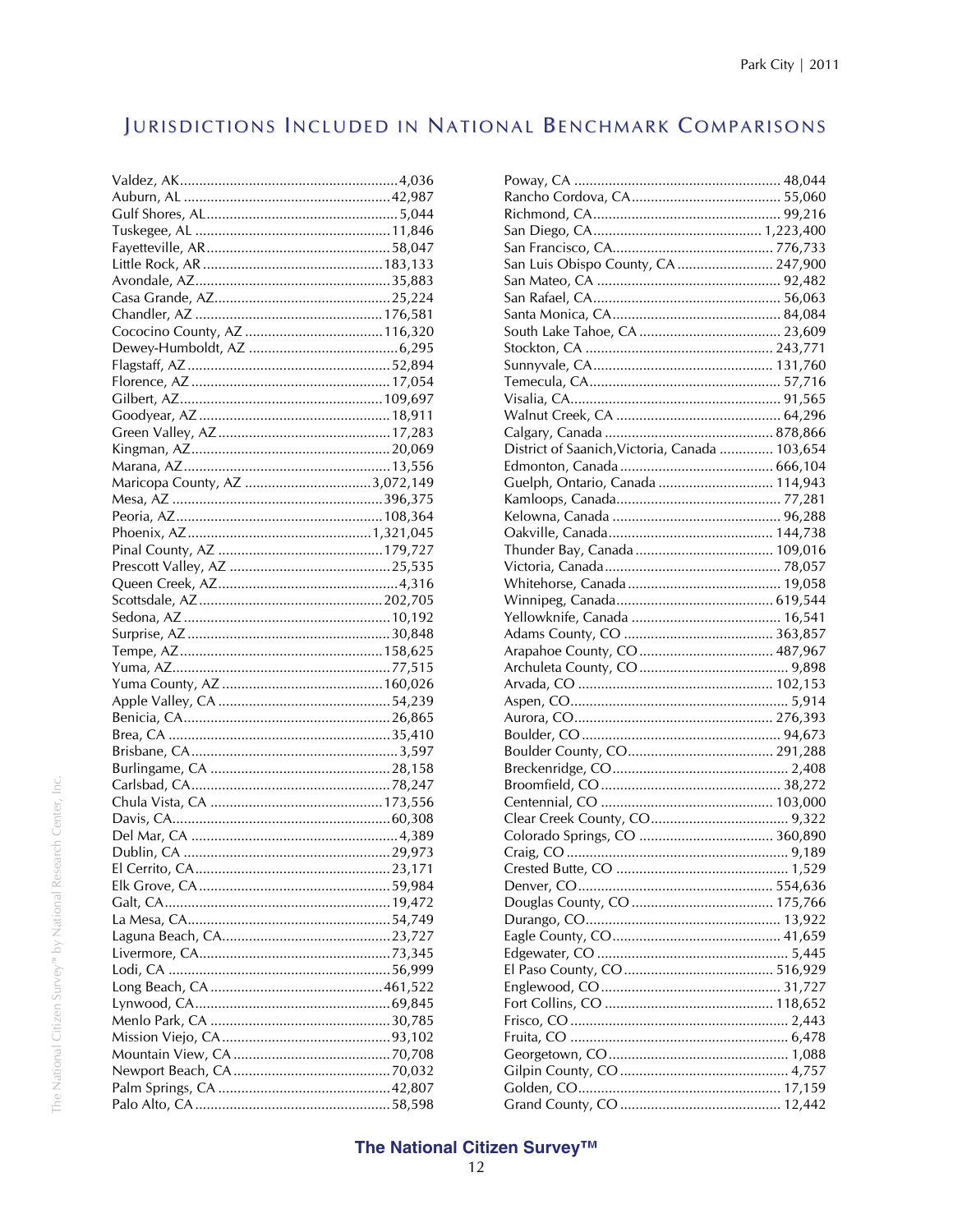| Greenwood Village, CO  11,035 |  |
|-------------------------------|--|
|                               |  |
|                               |  |
|                               |  |
|                               |  |
|                               |  |
|                               |  |
|                               |  |
|                               |  |
|                               |  |
|                               |  |
|                               |  |
|                               |  |
|                               |  |
|                               |  |
|                               |  |
|                               |  |
|                               |  |
|                               |  |
|                               |  |
|                               |  |
|                               |  |
|                               |  |
|                               |  |
|                               |  |
|                               |  |
|                               |  |
|                               |  |
|                               |  |
|                               |  |
|                               |  |
|                               |  |
|                               |  |
|                               |  |
|                               |  |
|                               |  |
|                               |  |
|                               |  |
|                               |  |
|                               |  |
|                               |  |
|                               |  |
|                               |  |
|                               |  |
|                               |  |
|                               |  |
|                               |  |
|                               |  |
|                               |  |
|                               |  |
|                               |  |
|                               |  |
|                               |  |
|                               |  |
|                               |  |
|                               |  |
|                               |  |
|                               |  |
|                               |  |
|                               |  |
|                               |  |
|                               |  |
|                               |  |
|                               |  |
|                               |  |
|                               |  |

| Palm Beach County, FL  1,131,184 |
|----------------------------------|
| Palm Beach Gardens, FL 35,058    |
|                                  |
|                                  |
|                                  |
|                                  |
|                                  |
|                                  |
|                                  |
|                                  |
|                                  |
|                                  |
|                                  |
|                                  |
|                                  |
|                                  |
|                                  |
|                                  |
|                                  |
|                                  |
|                                  |
|                                  |
|                                  |
|                                  |
|                                  |
|                                  |
|                                  |
|                                  |
|                                  |
|                                  |
|                                  |
|                                  |
|                                  |
|                                  |
|                                  |
|                                  |
|                                  |
|                                  |
|                                  |
|                                  |
|                                  |
|                                  |
|                                  |
|                                  |
|                                  |
|                                  |
|                                  |
|                                  |
|                                  |
|                                  |
|                                  |
|                                  |
|                                  |
|                                  |
|                                  |
|                                  |
|                                  |
|                                  |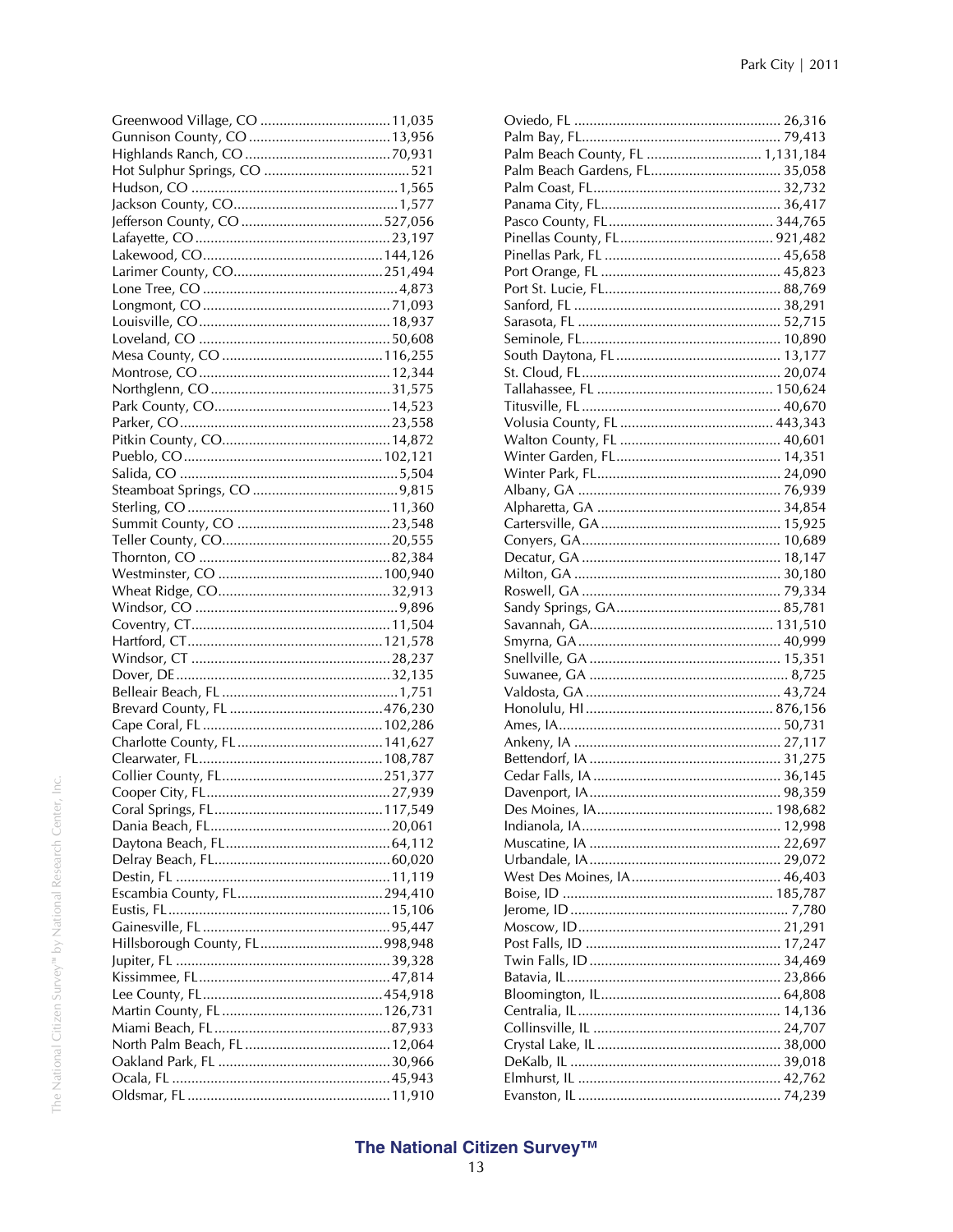| Montgomery County, MD873,341      |  |
|-----------------------------------|--|
|                                   |  |
| Prince George's County, MD801,515 |  |
|                                   |  |
|                                   |  |
|                                   |  |

| Kalamazoo County, MI 238,603         |  |
|--------------------------------------|--|
| Meridian Charter Township, MI 38,987 |  |
|                                      |  |
|                                      |  |
|                                      |  |
|                                      |  |
|                                      |  |
|                                      |  |
|                                      |  |
|                                      |  |
|                                      |  |
| Village of Howard City, M1 1,585     |  |
|                                      |  |
|                                      |  |
|                                      |  |
|                                      |  |
|                                      |  |
|                                      |  |
|                                      |  |
|                                      |  |
|                                      |  |
|                                      |  |
|                                      |  |
|                                      |  |
|                                      |  |
|                                      |  |
| Washington County, MN 201,130        |  |
|                                      |  |
|                                      |  |
|                                      |  |
|                                      |  |
|                                      |  |
|                                      |  |
|                                      |  |
|                                      |  |
|                                      |  |
|                                      |  |
|                                      |  |
|                                      |  |
|                                      |  |
|                                      |  |
|                                      |  |
|                                      |  |
|                                      |  |
|                                      |  |
|                                      |  |
|                                      |  |
|                                      |  |
|                                      |  |
|                                      |  |
|                                      |  |
|                                      |  |
|                                      |  |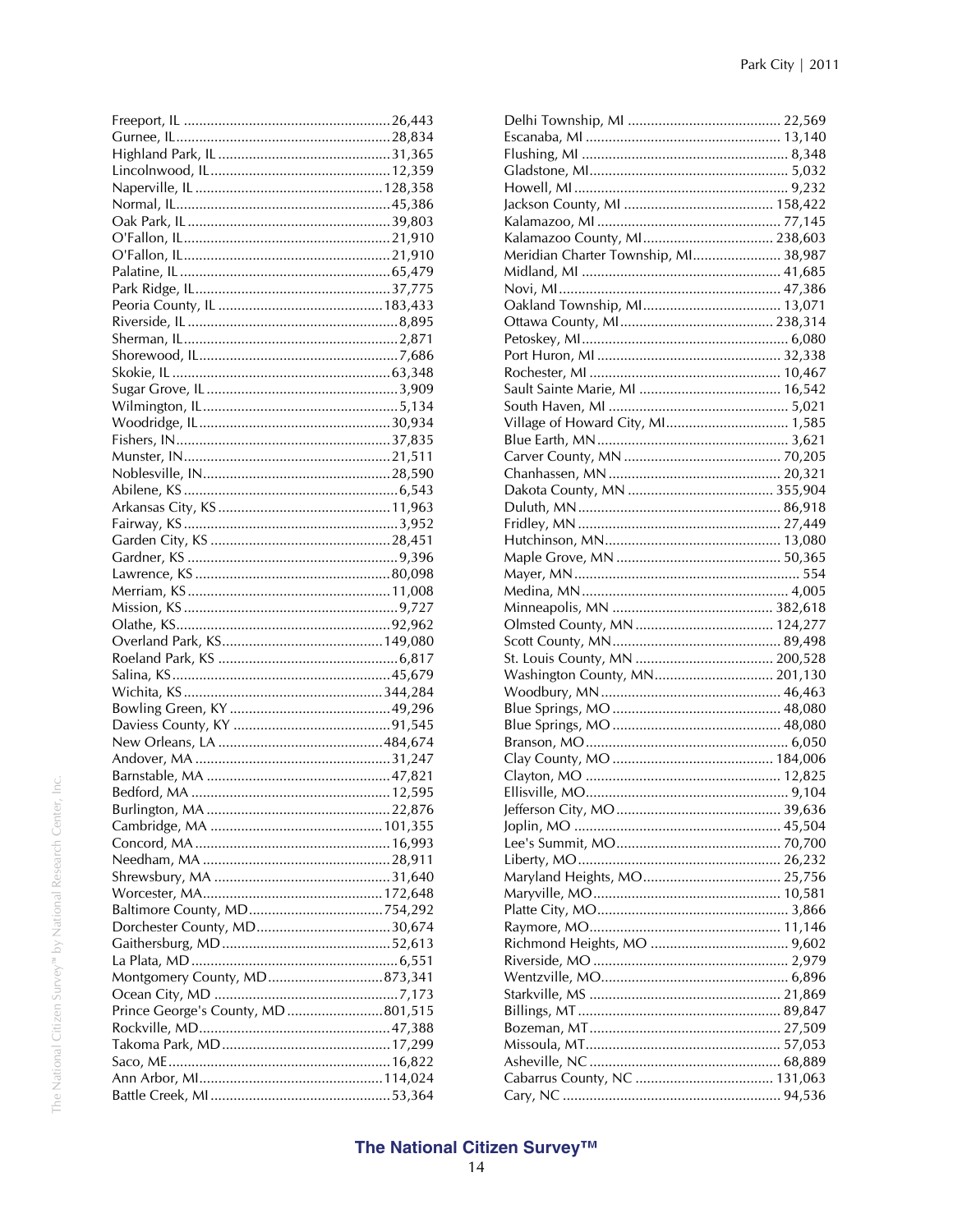| Multnomah County, OR  660,486        |  |
|--------------------------------------|--|
|                                      |  |
|                                      |  |
|                                      |  |
|                                      |  |
| Cranberry Township, PA  23,625       |  |
| Cumberland County, PA 213,674        |  |
|                                      |  |
|                                      |  |
| Lower Providence Township, PA 22,390 |  |
|                                      |  |
|                                      |  |
|                                      |  |
|                                      |  |
| Upper Merion Township, PA 28,863     |  |
|                                      |  |
|                                      |  |
|                                      |  |
|                                      |  |
|                                      |  |
|                                      |  |
|                                      |  |
|                                      |  |
|                                      |  |
|                                      |  |
|                                      |  |
|                                      |  |
|                                      |  |
|                                      |  |
|                                      |  |
|                                      |  |
|                                      |  |
|                                      |  |
|                                      |  |
|                                      |  |
|                                      |  |
|                                      |  |
|                                      |  |
|                                      |  |
|                                      |  |
|                                      |  |
|                                      |  |
|                                      |  |
|                                      |  |
|                                      |  |
|                                      |  |
|                                      |  |
|                                      |  |
|                                      |  |
|                                      |  |
|                                      |  |
|                                      |  |
|                                      |  |
|                                      |  |
|                                      |  |
|                                      |  |
|                                      |  |
|                                      |  |
|                                      |  |
|                                      |  |